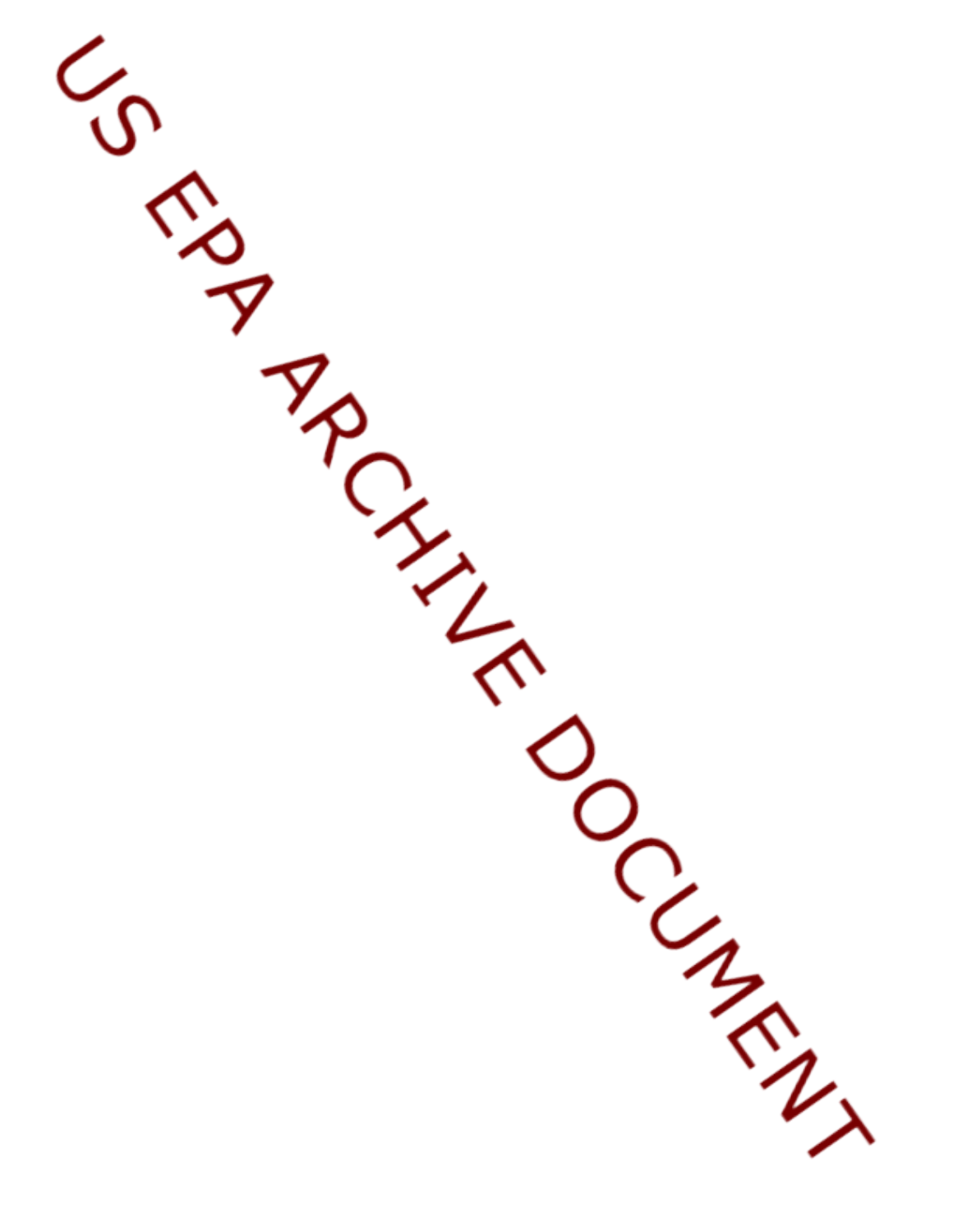# **Technical Factsheet on: 2,4,5 - TP**

## [List of Contaminants](http://www.epa.gov/safewater/hfacts.html)

 As part of the Drinking Water and Health pages, this fact sheet is part of a larger publication: **National Primary Drinking Water Regulations** 

 MCL: 0.05 mg/L HAL(child): 1- to 10-day: 0.2 mg/L; Longer-term: 0.07 mg/L Drinking Water Standards MCLG: 0.05 mg/L

### **Health Effects Summary**

 levels above the MCL: depression and other nervous system effects, weakness, stomach irritation and Acute: EPA has found 2,4,5-TP to potentially cause the following health effects from acute exposures at minor damage to liver and kidneys.

 consuming 1 liter of water per day, a one- to ten-day exposure to 0.2 mg/L or upto a 7-year exposure to Drinking water levels which are considered "safe" for short-term exposures: For a 10-kg (22 lb.) child 0.07 mg/L.

 levels above the MCL: minor liver and kidney damage. Chronic: 2,4,5-TP has the potential to cause the following health effects from long-term exposures at

 Cancer: There is inadequate evidence to state whether or not 2,4,5-TP has the potential to cause cancer from a lifetime exposure in drinking water.

### **Usage Patterns**

 cancellation of all registered uses effective Jan 2, 1985. In 1982, 2,4,5-TP production was 500,000 pounds, with industrial/commercial herbicide consuming 60%; range and pastureland use consuming 40%. The amount of silvex used annually in the U.S. prior to 1983 was estimated in 1985 to be 7,000 pounds. At present, however, silvex is not used in the U.S. due to the

 The greatest use of 2,4,5-TP was as a postemergence herbicide for control of woody plants, and broadleaf herbaceous weeds in rice and bluegrass turf, in sugarcane, in rangeland improvement programs, on lawns. Aquatic uses include control of weeds in ditches and riverbanks, on floodways, along canals, reservoirs, streams, and along southern waterways.

### **Release Patterns**

Former sources of release include spraying from application of the herbicide formulations, runoff from fields, and direct release to water for control of aquatic weeds. It may also have been released as the result of hydrolysis of esters of silvex.

### **Environmental Fate**

 When released on land, silvex will strongly adsorb to soils and biodegrade, but is not expected to leach, very well adsorbed to essentially completely adsorbed in soils (reported Koc value of 2600). Average halfhydrolyze, or evaporate. It may be lost due to runoff from treated fields. Silvex has been reported to be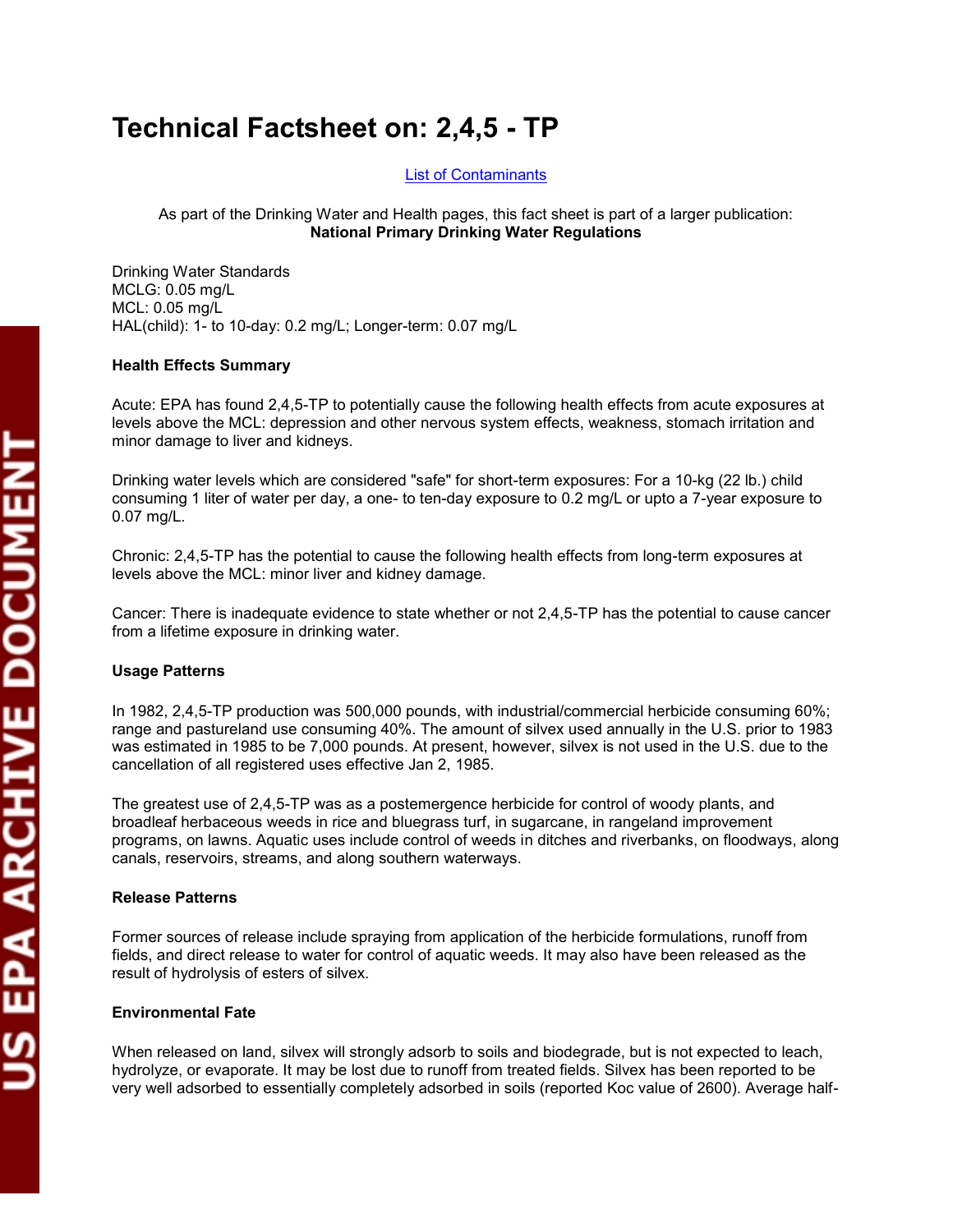lives for biodegradation of silvex in soils ranged from 12 days for 3 prairie soils to 17 days. Negligible degradation was observed in air-dried soils.

 biodegradation will occur. The loss due to volatilization of silvex from aqueous and soil systems will not If released to water, silvex will biodegrade slowly and strongly adsorb to sediment, where slow be significant due to its low vapor pressure of the acid. It will not appreciably hydrolyze but may be subject to photooxidation near the surface of waters.

 While no data concerning the rate of biodegradation in water were found, available information suggests product of the biodegradation of silvex. From limited data available, it may be concluded that any phenoxy herbicide, whether applied as ester or as dimethylamine salt formulations, may be chemically transformed presumably reassociate with a variety of inorganic cations present in the soil to maintain electrical from the atmosphere mainly by rainout and dry deposition. Vapor phase photooxidation by reaction with that silvex is degraded slowly both in water and sediments. 2,4,5-Trichlorophenol has been identified as a to the same phenoxyalkanoic anion in soil and water at rates dependent on pH. These anions would neutrality, and then undergo leaching and biological degradation. Silvex may be released to air during spraying operations but not as a result of evaporation due to its very low vapor pressure. It will be lost photochemically produced hydroxyl radicals may be significant (estimated half-life 6.3 hrs).

 fish in flowing water. Agricultural workers may have been exposed to silvex during spraying operations Bioconcentration of silvex will not be significant based with a reported bioconcentration factor of 58 for using herbicides containing this chemical. Exposure may have also occurred through consumption of contaminated foods, including fruits and milk. At present, however, no workers are expected to be exposed to silvex during application of herbicides because all registered uses of silvex were canceled effective Jan 2, 1985.

#### **Chemical/ Physical Properties**

CAS Number: 93-72-1

Color/ Form/Odor: White powder with little odor; available in granules, solutions and tablets as the amine or sodium emulsifiable salts & various esters.

M.P.: 181.6 C B.P.: N/A

Vapor Pressure: N/A

Octanol/Water Partition (Kow): N/A

Density/Spec. Grav.: 1.21 at 20 C

Solubility: 200 mg/L of water at 25 C; Slightly soluble in water

Soil sorption coefficient: Koc reported at 2600; Very low mobility in soil M.P.: 181.6 C B.P.: N/A<br>Vapor Pressure: N/A<br>Octanol/Water Partition (Kow): N/A<br>Density/Spec. Grav.: 1.21 at 20 C<br>Solubility: 200 mg/L of water at 25 C; Slightly soluble in water<br>Soil sorption coefficient: Koc reported at 2

Odor/Taste Thresholds: N/A

Henry's Law Coefficient: N/A

Bioconcentration Factor: BCF=58 in fish; not expected to bioconcentrate in aquatic organisms.